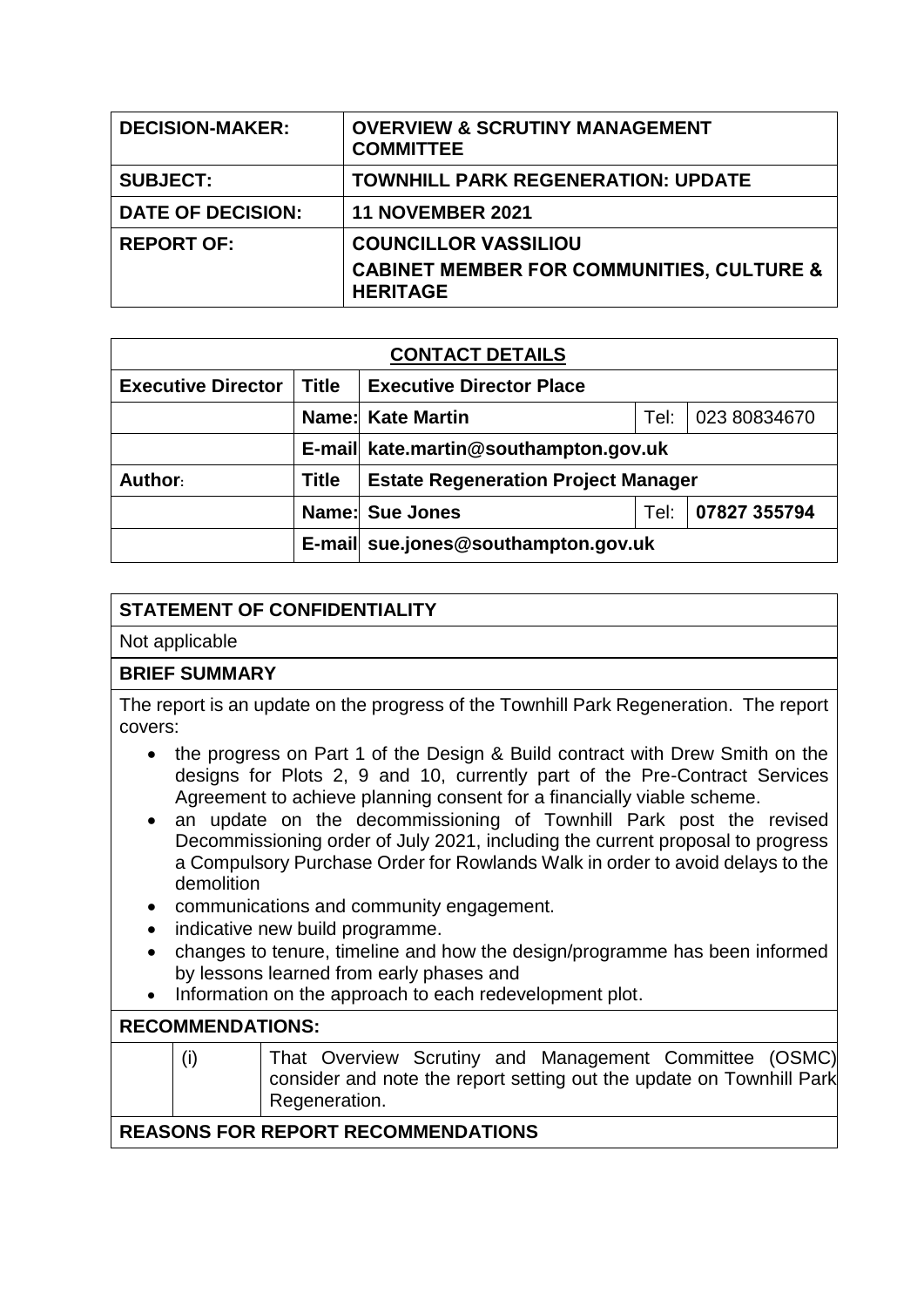| 1              | To provide information to answer the request from OSMC to receive an update<br>on Townhill Park Regeneration and to address the particular points raised by the<br>committee in their request.                                                                                                                                                                                                                                                                                                                                                                                                                                                      |  |  |  |  |
|----------------|-----------------------------------------------------------------------------------------------------------------------------------------------------------------------------------------------------------------------------------------------------------------------------------------------------------------------------------------------------------------------------------------------------------------------------------------------------------------------------------------------------------------------------------------------------------------------------------------------------------------------------------------------------|--|--|--|--|
|                | ALTERNATIVE OPTIONS CONSIDERED AND REJECTED                                                                                                                                                                                                                                                                                                                                                                                                                                                                                                                                                                                                         |  |  |  |  |
| $\overline{2}$ | This section is not relevant as the report is in response to a request for an update<br>on Townhill Park Regeneration requested by OSMC.                                                                                                                                                                                                                                                                                                                                                                                                                                                                                                            |  |  |  |  |
|                | <b>DETAIL (Including consultation carried out)</b>                                                                                                                                                                                                                                                                                                                                                                                                                                                                                                                                                                                                  |  |  |  |  |
|                | Design & Build Contract for Plots 2, and Plots 9 & 10                                                                                                                                                                                                                                                                                                                                                                                                                                                                                                                                                                                               |  |  |  |  |
| 3              | In July 2020 Council approved the 1000 Homes Programme for the delivery of<br>726 new homes and this included Townhill Park Plots 2, 9 and 10. £144 Million<br>was added to the capital programme and delegated powers were given to the<br>Executive Director Place to approve the details of the programme.<br>The<br>delegation states:                                                                                                                                                                                                                                                                                                          |  |  |  |  |
|                | Subject to the financial approvals of Council, to delegate authority to the Director of<br>Place following consultation with the Cabinet Member for Homes and Culture,<br>Executive Director Communities, Culture and Homes, the Executive Director<br>Finance and Commercialisation and the Service Director Legal and Governance:                                                                                                                                                                                                                                                                                                                 |  |  |  |  |
|                | -To deliver a programme in accordance with the overall financial parameters and<br>assumption outlined in this report and to approve and agree the details of each<br>individual scheme which will be based on a specific scheme by scheme business<br>case evaluation.                                                                                                                                                                                                                                                                                                                                                                             |  |  |  |  |
|                | - To establish a new Programme Board to oversee the delivery of the programme.<br>- To enter into contracts with consultants, design teams and construction<br>companies as required.                                                                                                                                                                                                                                                                                                                                                                                                                                                               |  |  |  |  |
|                | - To agree the final housing and tenure mix for each individual scheme.<br>- To approve funding applications and successful awards towards this<br>programme.                                                                                                                                                                                                                                                                                                                                                                                                                                                                                       |  |  |  |  |
|                | - To take any other actions required, ancillary approvals or enter into any<br>agreements required to give effect to this decision.                                                                                                                                                                                                                                                                                                                                                                                                                                                                                                                 |  |  |  |  |
| 4              | In response to the approval the New Homes Board was set up which meets<br>monthly and reviews progress on schemes and supports the Executive Director<br>Place in decision making in line with the delegated authority.                                                                                                                                                                                                                                                                                                                                                                                                                             |  |  |  |  |
| 5              | Plots 2 9 and 10 follow on from the construction of 56 new council homes<br>completed in April 2019 (a block of 50 flats and 6 x 3 bedroomed houses). The<br>council undertook a procurement first to engage an Employer's Agent (EA) and<br>then with the professional expertise of the EA to procure a Design and Build<br>contractor for the plots. The plots are covered in 2 separate contracts Plot 2 and<br>Plots 9 & 10. Other improvements include the environmental improvements to<br>Meggeson Avenue and the current creation of the new Townhill Green (local<br>park) both funded through Homes England Housing Infrastructure Grant. |  |  |  |  |
| 6              | Earlier this year Drew Smith Ltd were appointed to Part 1 of the Design & Build<br>contracts for the delivery of new homes, by the council, on Plot 2 and Plots 9&10<br>(see Appendix 1 Location Plan). Part 1 of the Design and Build contracts is to<br>design and gain planning consent for financially viable schemes on the 3 sites<br>under what is known as a Pre-Construction Services Agreement. It is usual for<br>the same contractor to be appointed to Part 2 the build phase. However,                                                                                                                                                |  |  |  |  |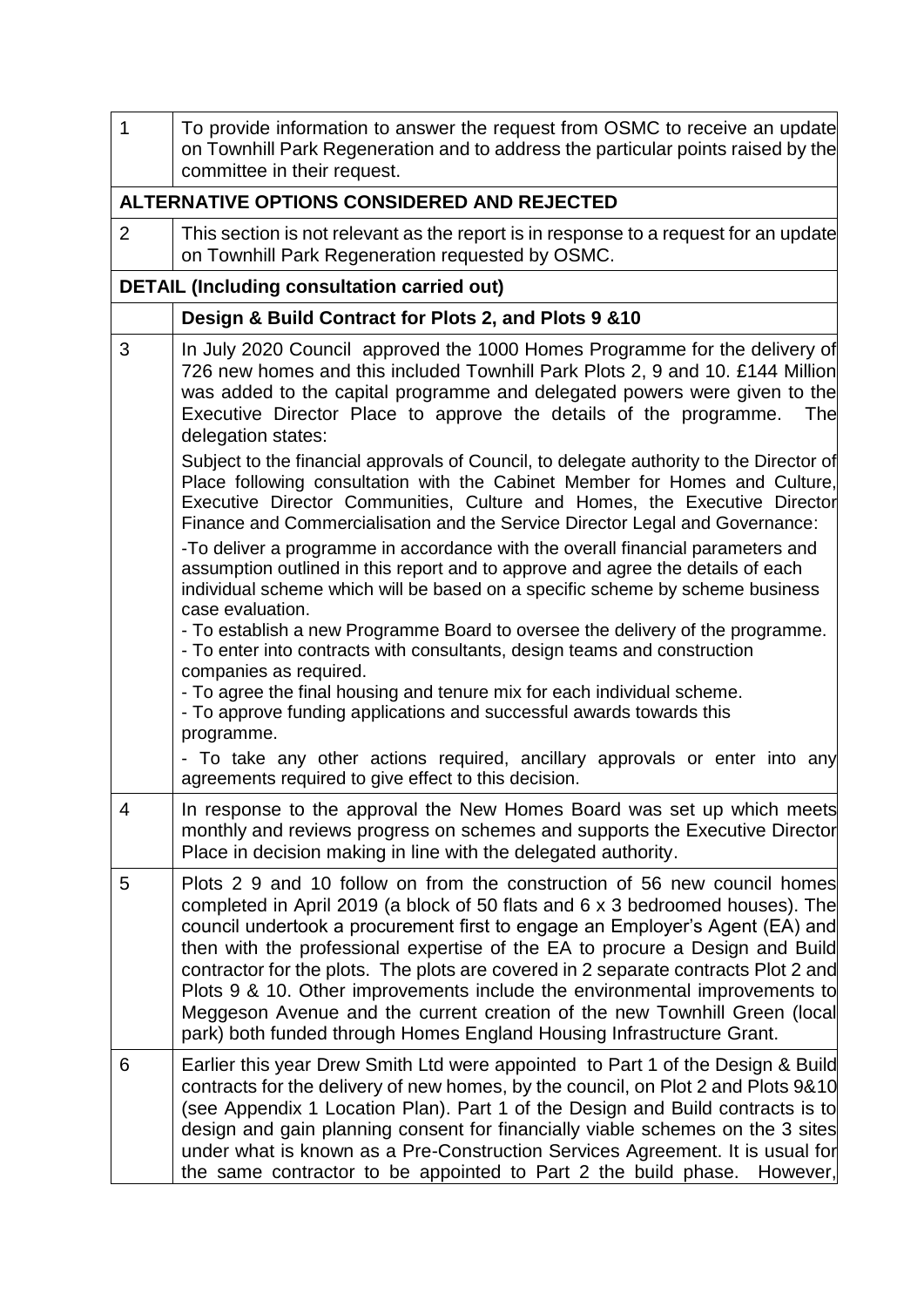|                | approval of the construction budget is required to enable the building contract to<br>progress.                                                                                                                                                                                                                                                                                                                         |
|----------------|-------------------------------------------------------------------------------------------------------------------------------------------------------------------------------------------------------------------------------------------------------------------------------------------------------------------------------------------------------------------------------------------------------------------------|
| $\overline{7}$ | Approval for the build contract and other decisions concerning the schemes is<br>delegated to the Executive Director Place under the July 2020 Council report on<br>the 1000 Homes Programme.                                                                                                                                                                                                                           |
|                | <b>Design Brief Key Elements</b>                                                                                                                                                                                                                                                                                                                                                                                        |
| 8              | The brief to Drew Smith has included the preferred bedroom mix for the 3 plots<br>and the Designers' Manual. The former and key elements of the latter are<br>described below.                                                                                                                                                                                                                                          |
|                | The Bedroom Mix and Accessible Units                                                                                                                                                                                                                                                                                                                                                                                    |
| 9              | The mix paper was approved by the Executive Director Place and supported by<br>the New Homes Board. This is the initial preferred mix arrived at after<br>consultation with Housing Management and Housing Allocations and is likely to<br>undergo some change as the design progresses.                                                                                                                                |
| 10             | The indicative mix for Plot 2 and Plots 9 & 10 is still under development but is<br>likely to remain broadly the same. The Bedroom mix information is shown in<br>Appendix 2.                                                                                                                                                                                                                                           |
| 11             | On Plot 2, which is all flats, discussions have been held with Housing<br>Management to agree the numbers of different bedroomed homes that they<br>would prefer. In addition, they also recommended no 1 bed General Needs on<br>the ground floor, where the preference is for families and accessible/disabled<br>units.                                                                                              |
| 12             | In response to council's initial comments Drew Smith Ltd has introduced a<br>greater variety of bedroom sizes for the accessible/disabled homes. Due to the<br>stacking of similar size units, which maintains cost efficiency, this has contributed<br>to a smaller number of 3 bedroomed flats.                                                                                                                       |
|                | Designers' Manual                                                                                                                                                                                                                                                                                                                                                                                                       |
| 13             | Drew Smith Ltd are using the Council's Designers' Manual (DM) approved at<br>Council in 2020. The DM sets out and recommends a range of design standards<br>and aspirations in order to ensure the delivery of high-quality energy efficient<br>homes for the future. The aspiration is to implement the DM as far as possible,<br>within budget constraints. A couple of important DM elements are described<br>below. |
|                | <b>Energy Efficiency</b>                                                                                                                                                                                                                                                                                                                                                                                                |
| 14             | A major element of the DM is achieving a good standard of energy efficiency in<br>the new properties. Currently, the Council is working with Drew Smith to set<br>the parameters of the Energy Strategy which will be used to determine how far<br>energy efficient measure can be implemented within the budget.                                                                                                       |
| 15             | The 3 standards that will be investigated and costed are:<br>1. Building Regulations Part L (exact details are still to be published in<br>2021, but will be current at the time of planning consent)<br>2. RIBA 2025<br>3. RIBA 2030                                                                                                                                                                                   |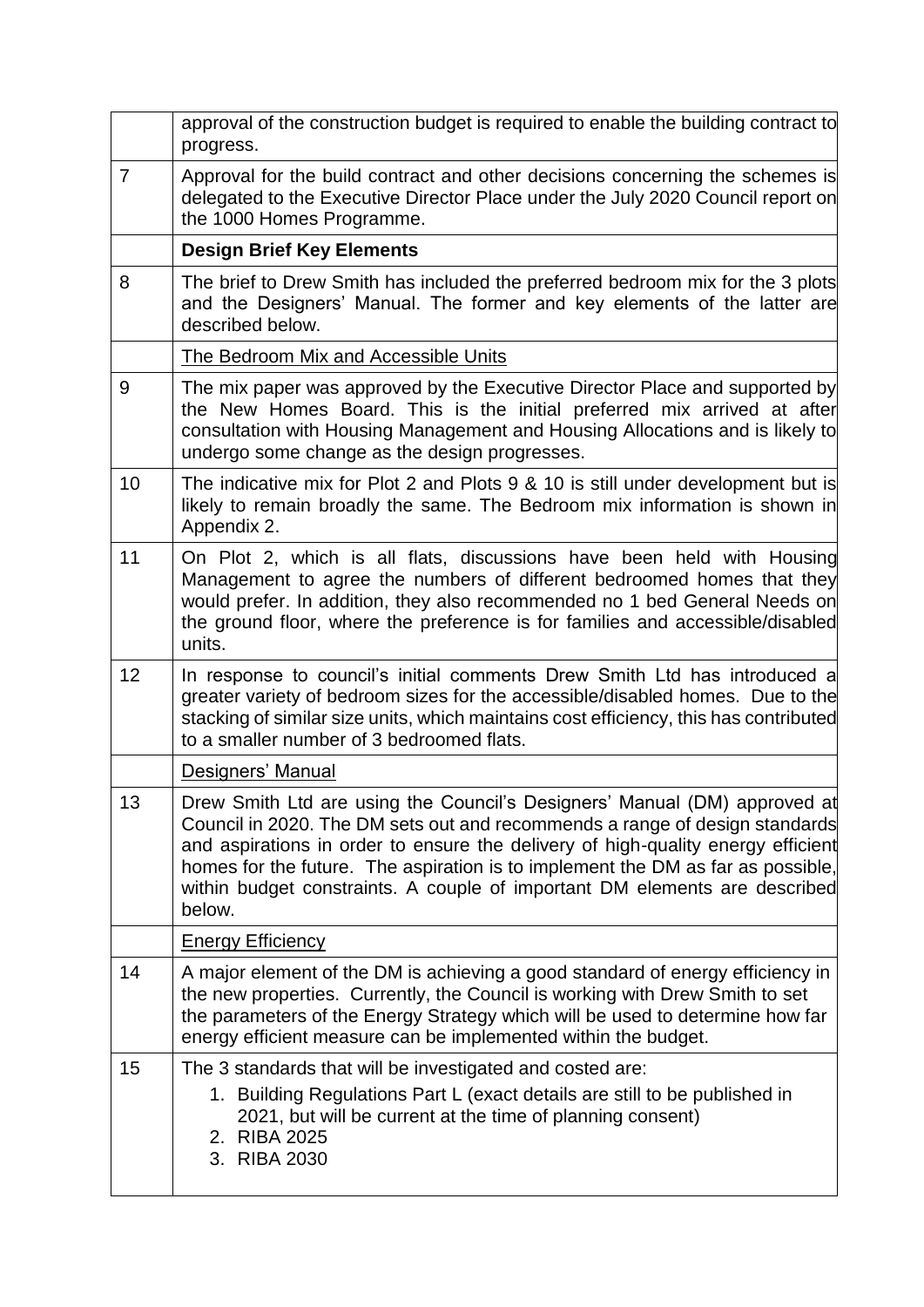|    | The 2030 challenge focuses on the three environmental sustainability<br>outcomes that all new or refurbished buildings contribute to: energy use,<br>embodied carbon and water use with an overall aim to target net zero whole<br>life carbon emissions (or better) by 2030 at the latest.                                                                                                                                                                                                                                                                                                                                                                                                                                                                                                                                                                                                                                                                                                                                                                    |
|----|----------------------------------------------------------------------------------------------------------------------------------------------------------------------------------------------------------------------------------------------------------------------------------------------------------------------------------------------------------------------------------------------------------------------------------------------------------------------------------------------------------------------------------------------------------------------------------------------------------------------------------------------------------------------------------------------------------------------------------------------------------------------------------------------------------------------------------------------------------------------------------------------------------------------------------------------------------------------------------------------------------------------------------------------------------------|
| 16 | This will give the Council informed options; the standard in place at planning<br>consent, a higher standard to meet RIBA 2025 and an even higher standard to<br>achieve RIBA 2030. There are many variations involved in order to achieve<br>these standards, so the council will await the results of the expert consultant's<br>report being commissioned by Drew Smith Ltd. Budget allowing, the aim is to<br>also meet the requirements of Planning's Sustainability criteria. The<br>sustainability checklist sets out key principles for sustainable development. This<br>checklist is used by planning applicants to demonstrate compliance with the<br>city of Southampton Core Strategy Policy CS20 (tackling and adapting to<br>climate change).                                                                                                                                                                                                                                                                                                    |
|    | <b>Nationally Described Space Standards (NDSS)</b>                                                                                                                                                                                                                                                                                                                                                                                                                                                                                                                                                                                                                                                                                                                                                                                                                                                                                                                                                                                                             |
| 17 | In line with the recommendations of the DM the scheme is being designed to<br>Nationally Described Space Standards (NDSS). This standard deals with<br>internal space within new dwellings and is suitable for application across all<br>tenures. It sets out requirements for the Gross Internal (floor) Area of new<br>dwellings at a defined level of occupancy as well as floor areas and<br>dimensions for key parts of the home, notably bedrooms, storage and floor to<br>ceiling height. These standards are more generous those previously widely<br>used in the industry. . NDSS is the standard proposed for the new<br>Southampton Local Plan.                                                                                                                                                                                                                                                                                                                                                                                                     |
|    | <b>Accessible and Wheelchair dwellings</b>                                                                                                                                                                                                                                                                                                                                                                                                                                                                                                                                                                                                                                                                                                                                                                                                                                                                                                                                                                                                                     |
| 18 | The scheme also allows for a number of accessible units designed to M4(2)<br>and M4(3) standard as prescribed by the Building Regulations. M4(2) allows<br>buildings to be accessible and adaptable for a range of disabilities and M4(3) is<br>a full specification to allow wheelchair access and use of the home.                                                                                                                                                                                                                                                                                                                                                                                                                                                                                                                                                                                                                                                                                                                                           |
|    | <b>Engagement on the Design</b>                                                                                                                                                                                                                                                                                                                                                                                                                                                                                                                                                                                                                                                                                                                                                                                                                                                                                                                                                                                                                                |
| 19 | Community engagement is already informing the design development and will<br>continue to do so. In addition, SO18 Big Local (SO18BL) requested a focus<br>group be formed to become closely involved in the design process. The<br>SO18BL Design Forum has been set up and has met. It comprises SO18BL<br>members and, as requested by them, council officers whose work covers<br>Townhill Park. The current iteration of the design was also presented to the<br>Townhill Park Forum on 21 <sup>st</sup> October. The Council's Communications team<br>are developing a Communications Plan, which includes Drew Smith Ltd and<br>SO18BL to achieve an integrated approach and a wider public engagement is<br>being planned. In December 2021, the council set up a monthly e-bulletin to<br>keep residents updated and engaged with the wider regeneration project. To<br>date, there are 504 subscribers. Residents and stakeholders can sign up to<br>this monthly e-bulletin via the main Townhill Park regeneration page on the<br>council's website. |
|    | <b>Tenure</b>                                                                                                                                                                                                                                                                                                                                                                                                                                                                                                                                                                                                                                                                                                                                                                                                                                                                                                                                                                                                                                                  |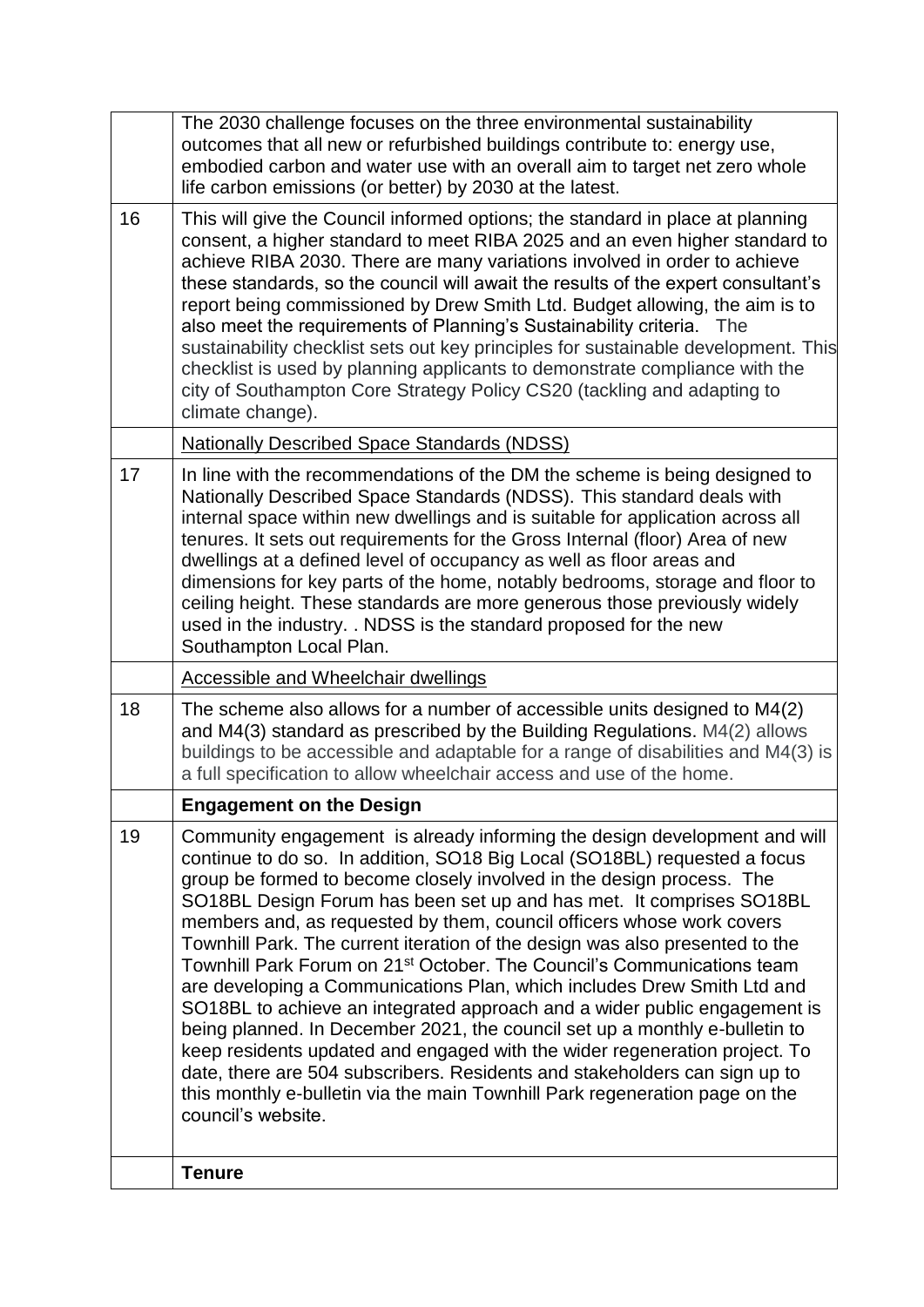| 20 | The tenure of Plots 2 and Plots 9 & 10 is to be a mixture of Shared Ownership<br>(SO), Affordable Rent and Social Rent. The percentages of each tenure are still<br>to be finalised. The final numbers are likely to result from consideration of a<br>number of factors including the results of the market study identifying the market<br>appetite for SO in Townhill Park and the financial viability of the schemes. One<br>of the objectives in the Corporate Plan agreed in July 2021 is to promote home<br>ownership and the delivery of shared ownership properties on these sites will<br>contribute to that objective.                  |
|----|----------------------------------------------------------------------------------------------------------------------------------------------------------------------------------------------------------------------------------------------------------------------------------------------------------------------------------------------------------------------------------------------------------------------------------------------------------------------------------------------------------------------------------------------------------------------------------------------------------------------------------------------------|
|    | Timeline for Plot 2 and Plots 9 & 10                                                                                                                                                                                                                                                                                                                                                                                                                                                                                                                                                                                                               |
| 21 | Drew Smith has set the following ambitious and indicative programme:                                                                                                                                                                                                                                                                                                                                                                                                                                                                                                                                                                               |
|    | Formal Planning pre-application feedback end October / early November<br>2021                                                                                                                                                                                                                                                                                                                                                                                                                                                                                                                                                                      |
|    | Design freeze mid-November 2021<br>$\bullet$                                                                                                                                                                                                                                                                                                                                                                                                                                                                                                                                                                                                       |
|    | Application preparation until February 2022<br>$\bullet$                                                                                                                                                                                                                                                                                                                                                                                                                                                                                                                                                                                           |
|    | Southampton City Council (SCC) approval to submit March 2022<br>$\bullet$                                                                                                                                                                                                                                                                                                                                                                                                                                                                                                                                                                          |
|    | Application determination June 2022<br>$\bullet$                                                                                                                                                                                                                                                                                                                                                                                                                                                                                                                                                                                                   |
|    | Start on site October 2022<br>$\bullet$                                                                                                                                                                                                                                                                                                                                                                                                                                                                                                                                                                                                            |
| 22 | The programme is caveated by the following assumptions:                                                                                                                                                                                                                                                                                                                                                                                                                                                                                                                                                                                            |
|    | Limited amendments required through the formal planning<br>pre-<br>application process                                                                                                                                                                                                                                                                                                                                                                                                                                                                                                                                                             |
|    | No delays in the determination of the application, the S106 process, and<br><b>SCC</b> approval                                                                                                                                                                                                                                                                                                                                                                                                                                                                                                                                                    |
|    | SCC instructing the detailed design element during determination of the<br>application                                                                                                                                                                                                                                                                                                                                                                                                                                                                                                                                                             |
| 23 | The construction programme is still approximate and is dependent on the<br>production of technical information stage (RIBA Stage 4) to be approved prior to<br>planning consent in order to facilitate start on site sooner. It also assumes that<br>Drew Smith would be appointed to the construction phase, which would be usual<br>industry practice for a 2 stage Design & Build contract.                                                                                                                                                                                                                                                     |
| 24 | The construction of Plots 2, and Plots 9 & 10 would proceed in 2 contracts and<br>run concurrently to the following approximate dates:                                                                                                                                                                                                                                                                                                                                                                                                                                                                                                             |
|    | Plot 2 Start on Site Oct 2022 and completion on or before the end of<br>2024. As this is a large site the intention would be to have phased<br>handovers of the 3 blocks, but proposed dates are not yet available.<br>Plot 9 Start on Site Oct 2022 with completion early summer 2024 and<br>Plot 10 Start on Site Oct 2022 with completion by the end of 2023.                                                                                                                                                                                                                                                                                   |
|    | Lessons Learned incorporated in the new proposals                                                                                                                                                                                                                                                                                                                                                                                                                                                                                                                                                                                                  |
| 25 | The Roundhill Close development of 50 flats and 6x3 bed houses was completed<br>Covid-19 has made it more difficult to carry out follow up<br>in April 2019.<br>consultations with the new residents. However, SO18BL and a member of the<br>council's Tenants Participation team did seek feedback via a survey in December<br>2020. There was positive feedback in relation to the homes but residents did<br>suggest a number of improvements to the communal areas. Many of these have<br>now been implemented and include improvements to the postal arrangement,<br>better vehicular access for bin collection and the installation of CCTV. |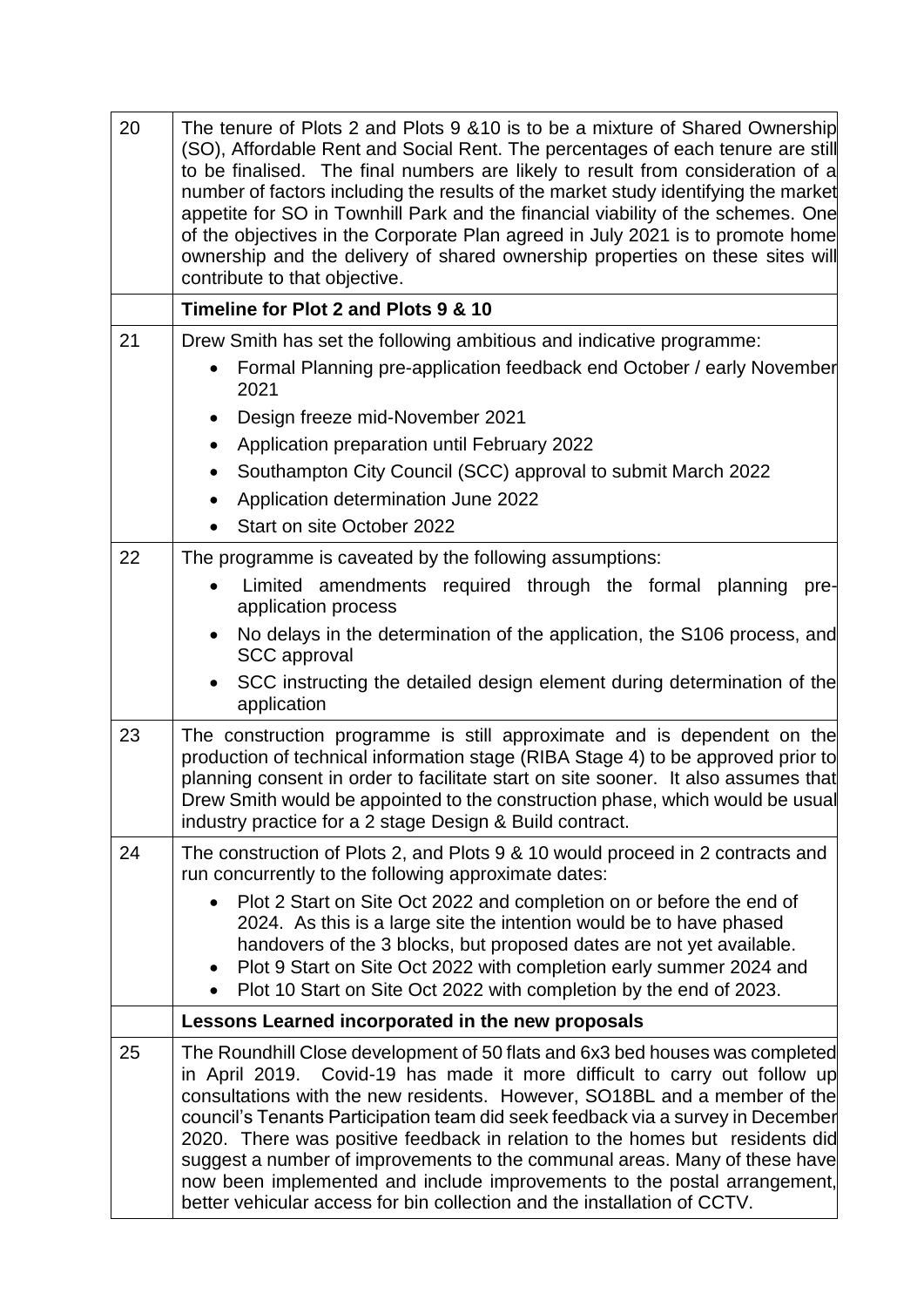| 26 | It is a priority that lessons are learned from Roundhill Close and that with Housing<br>Management and the SO18BL Design Forum improvements are passed onto<br>and incorporated into the new designs.                                                                                                                                                                                                                                                                                                                                                                                                                          |  |  |  |
|----|--------------------------------------------------------------------------------------------------------------------------------------------------------------------------------------------------------------------------------------------------------------------------------------------------------------------------------------------------------------------------------------------------------------------------------------------------------------------------------------------------------------------------------------------------------------------------------------------------------------------------------|--|--|--|
|    | Decommissioning and Future Redevelopment of the remaining Plots                                                                                                                                                                                                                                                                                                                                                                                                                                                                                                                                                                |  |  |  |
|    | Decommissioning Order 2021                                                                                                                                                                                                                                                                                                                                                                                                                                                                                                                                                                                                     |  |  |  |
| 27 | In response to requests for the local community by residents the council agreed<br>to carry out a consultation on the order of the decommissioning at Townhill Park.<br>The consultation was carried out in the latter part of 2020. Residents supported<br>the changes proposed and they were approved in July 2020 and widely<br>publicised locally. Decommissioning of the next plot in the order (Plot 5) has<br>commenced. See Appendix 3 for a copy of the Decommissioning Order 2021<br>including timeline.                                                                                                             |  |  |  |
|    | Proposal to seek to make a Compulsory Purchase Order at Rowlands Walk                                                                                                                                                                                                                                                                                                                                                                                                                                                                                                                                                          |  |  |  |
| 28 | The council is still completing the decommissioning of Plot 9 Rowlands Walk.<br>This has taken longer than anticipated largely due to the impacts of Covid-19.<br>Despite this good progress has been made by introducing Covid safe guidelines<br>and supporting staff and residents. However, there are 2 leasehold properties<br>where the council has been unable to agree a negotiated settlement for the<br>purchase of the properties. This is now a real risk of causing delay to the<br>demolition of the old properties and start of the new build. Options are being<br>considered in relation to these properties. |  |  |  |
|    | Redevelopment of other plots and timescale                                                                                                                                                                                                                                                                                                                                                                                                                                                                                                                                                                                     |  |  |  |
| 29 | The council will continue to directly delivery the new homes on Plot 2 and Plots<br>9 & 10. The decommissioning also continues as per the agreed decommissioning<br>programme. The approach to delivering homes on the remaining sites identified<br>in the regeneration programme at Townhill Park beyond Plot 9 &10 is currently<br>being reviewed and options will be considered.                                                                                                                                                                                                                                           |  |  |  |
| 30 | At this stage it is not possible to provide a timescale for the redevelopment of the<br>remaining plots. However, redevelopment naturally follows on from the dates of<br>completion of the decommissioning of each plot. Once blocks are void it is then<br>possible to demolish and rebuild.                                                                                                                                                                                                                                                                                                                                 |  |  |  |
|    | <b>RESOURCE IMPLICATIONS</b>                                                                                                                                                                                                                                                                                                                                                                                                                                                                                                                                                                                                   |  |  |  |
|    | <b>Capital/Revenue</b>                                                                                                                                                                                                                                                                                                                                                                                                                                                                                                                                                                                                         |  |  |  |
|    | New Homes Budget (formerly the 1000 Homes Budget)                                                                                                                                                                                                                                                                                                                                                                                                                                                                                                                                                                              |  |  |  |
| 31 | The New Homes budget has been approved for use to fund the PCSA costs for<br>Plots 2, 9 and 10. When the build contract figure is established, subject to<br>financial appraisals and necessary approvals by the New Homes Board, the<br>build contract funding will be met by the New Homes budget. (formerly the 1000<br>Homes Budget approved in the July 2020 Council report). Further details of this<br>are contained in the Council report 1000 Homes Programme July 2020.                                                                                                                                              |  |  |  |
|    | <b>Townhill Park Approved Budget</b>                                                                                                                                                                                                                                                                                                                                                                                                                                                                                                                                                                                           |  |  |  |
| 32 | Townhill Park Regeneration has its own approved budget which covers<br>decommissioning costs and enabling works. The current budget was approved<br>in February 2019 in response to the requirement to provide £10.3M gap funding                                                                                                                                                                                                                                                                                                                                                                                              |  |  |  |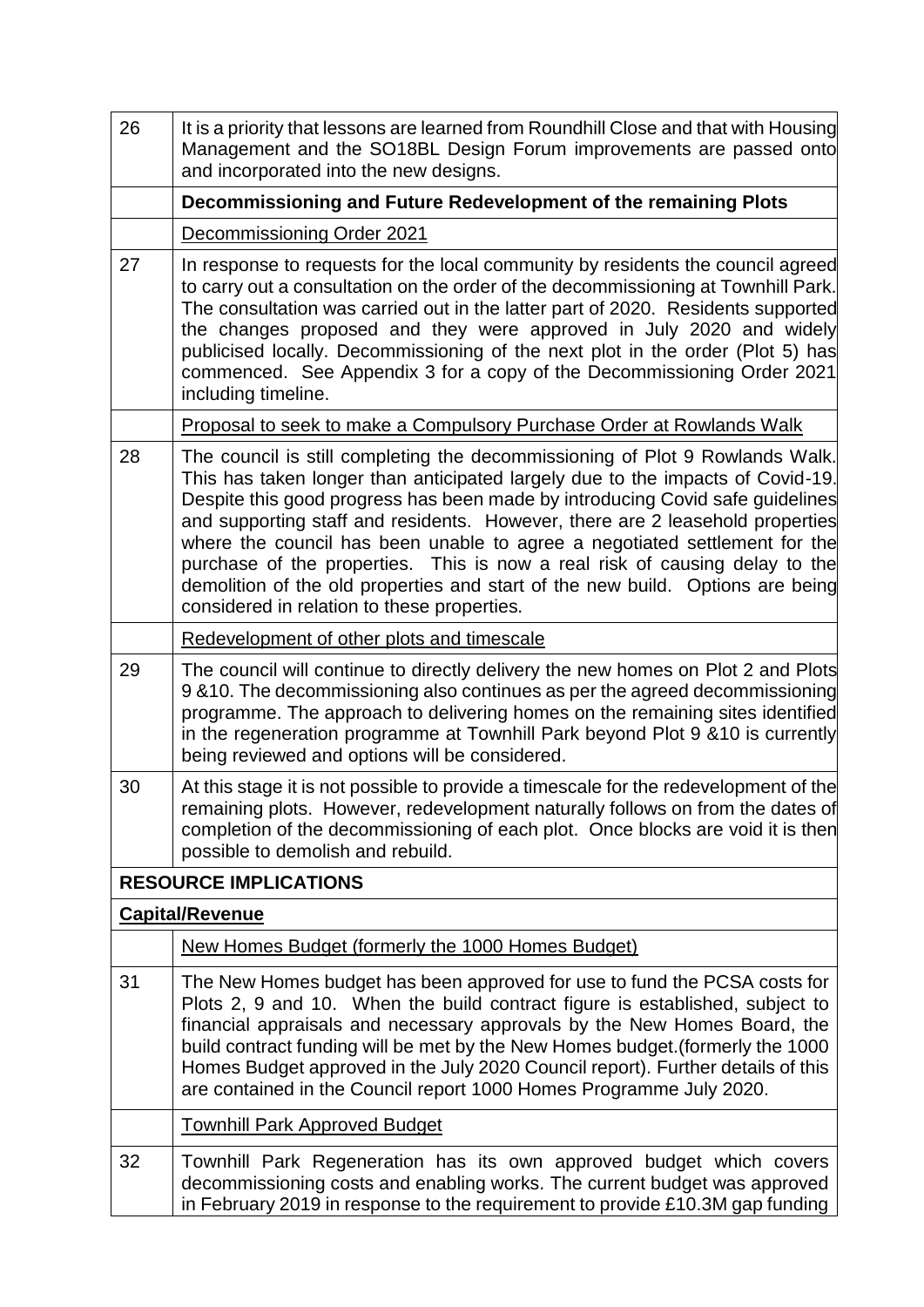|                                     | to support the delivery of the remaining 609 residential units which the council<br>has committed to build in return for the Housing Infrastructure grant of £3.75M<br>from Homes England. This budget therefore supports the decommissioning<br>costs for all the plots in Townhill Park Regeneration, not all of which were<br>included in the 1000 Homes Programme. The budget will support the demolition<br>and site development of the plots as decommissioning and demolition costs for<br>Townhill Park were not factored into the assumptions of the 1000 homes<br>programme. |  |  |
|-------------------------------------|----------------------------------------------------------------------------------------------------------------------------------------------------------------------------------------------------------------------------------------------------------------------------------------------------------------------------------------------------------------------------------------------------------------------------------------------------------------------------------------------------------------------------------------------------------------------------------------|--|--|
|                                     | <b>Property/Other</b>                                                                                                                                                                                                                                                                                                                                                                                                                                                                                                                                                                  |  |  |
| 33                                  | The Council's Contract Procedures Rules govern the Council's procurement of<br>goods, services, and works. These rules reflect European and UK Law.<br>Procurement which is compliant with the Council's Contract Procedure Rules<br>has been undertaken.                                                                                                                                                                                                                                                                                                                              |  |  |
|                                     | <b>LEGAL IMPLICATIONS</b>                                                                                                                                                                                                                                                                                                                                                                                                                                                                                                                                                              |  |  |
|                                     | Statutory power to undertake proposals in the report:                                                                                                                                                                                                                                                                                                                                                                                                                                                                                                                                  |  |  |
| 34                                  | The Council has powers under the Housing Acts, Landlord and Tenant Acts and<br>the Town and Country Planning Act 1990 to undertake the estate regeneration<br>proposals. A power of general competence is also available under Section 1 of<br>the Localism Act 2011, the exercise of which is subject to any pre- or post-<br>commencement prohibitions or restrictions that may exist.                                                                                                                                                                                               |  |  |
| 35                                  | The council has a duty under the Local Government Act 1999 to make<br>arrangements to secure continuous improvement in the way in which its<br>functions are exercised, having regard to a combination of economy, efficiency,<br>and effectiveness-the best value duty.                                                                                                                                                                                                                                                                                                               |  |  |
|                                     | Under Section 3 of the Local Government Act 1972 the Council has the power<br>to do anything incidental to the exercising of any of its functions.                                                                                                                                                                                                                                                                                                                                                                                                                                     |  |  |
| 36                                  | The general power of competence under section 1 of the Localism Act 2011<br>gives local authorities a broad range of powers "to do anything that individuals<br>generally may do" subject to limits within other legislation and there are no<br>adverse limits on the proposed scheme under the current legislation                                                                                                                                                                                                                                                                   |  |  |
|                                     | <b>Other Legal Implications:</b>                                                                                                                                                                                                                                                                                                                                                                                                                                                                                                                                                       |  |  |
| 37                                  | The Council is able to make a Compulsory Purchase Order to acquire land and<br>interests in land to bring forward development in its area using, amongst other<br>powers, the powers under s.226(1)(a) of the Town and Country Planning Act<br>1990 (as amended). To apply, it must be considered that the development is<br>likely to contribute to the achievement of the promotion or improvement of the<br>economic, social, or environmental wellbeing of the area                                                                                                                |  |  |
|                                     | The right to compensation is detailed under the Land Compensation Act 1973.                                                                                                                                                                                                                                                                                                                                                                                                                                                                                                            |  |  |
| <b>RISK MANAGEMENT IMPLICATIONS</b> |                                                                                                                                                                                                                                                                                                                                                                                                                                                                                                                                                                                        |  |  |
| 38                                  | A high-level risk register is in place and this will be refined through the<br>development of each plot. The New Homes Programme Board will receive<br>regular reports relating to the current position of the risk register and all the<br>actions and mitigations will be kept under review. The Board will also receive<br>regular finance updates on each of the projects.                                                                                                                                                                                                         |  |  |
| 39                                  | Key identified risks include:                                                                                                                                                                                                                                                                                                                                                                                                                                                                                                                                                          |  |  |